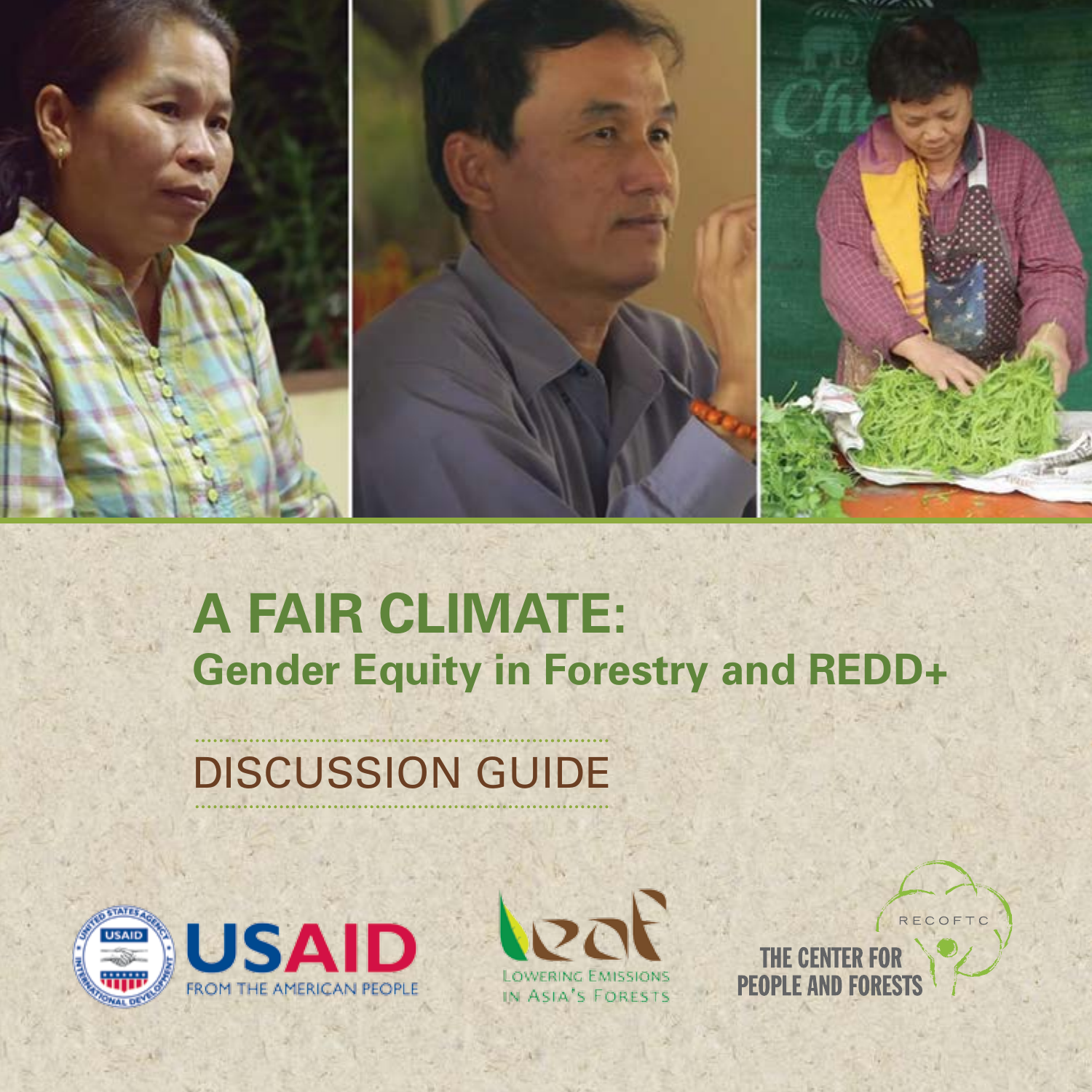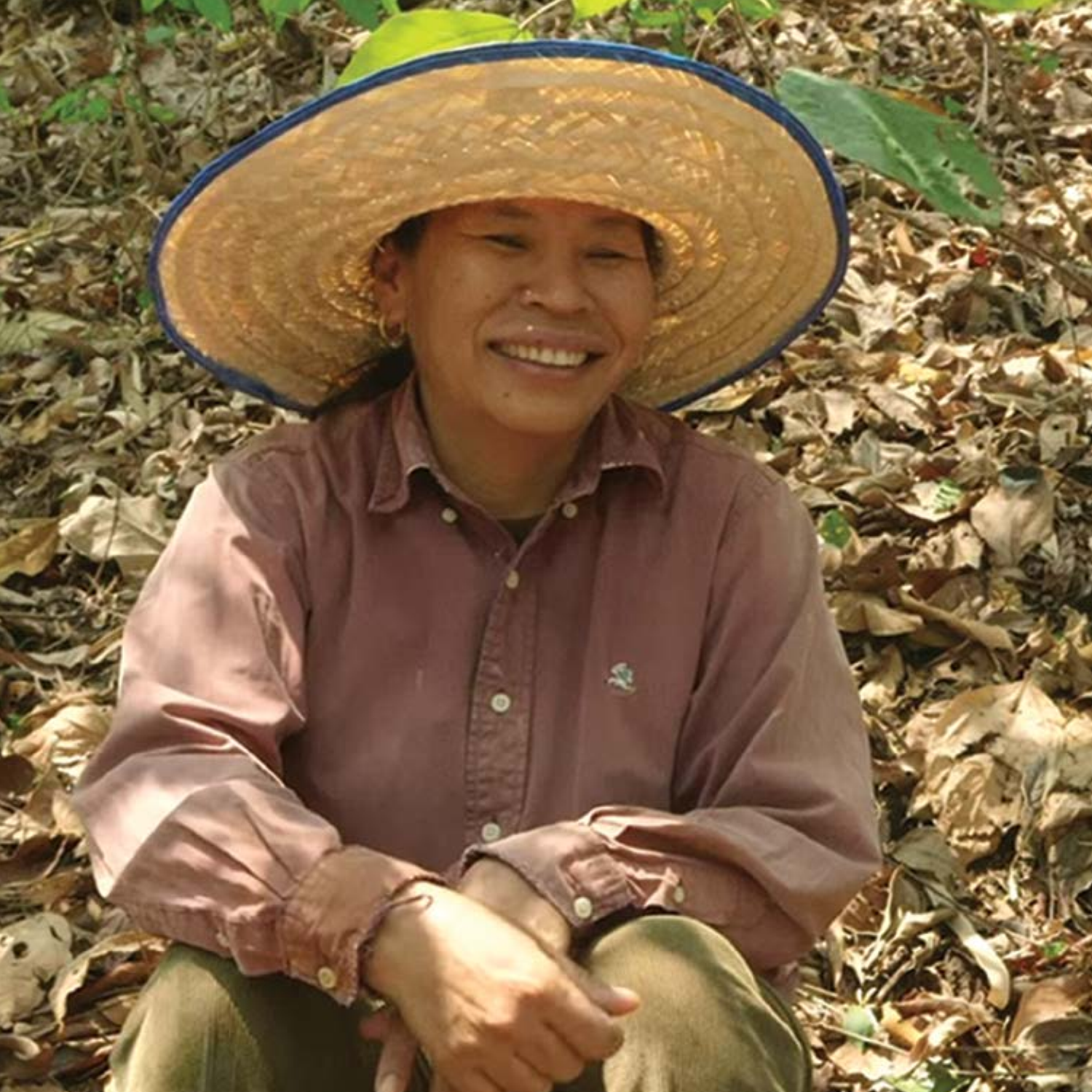#### RECOFTC would like to thank USAID for its financial support to the GREEN Mekong Program and USAID LEAF.

Translation support was provided by NORAD through the REDD+ Grassroots Project for Nepali and by ASFCC/ASFN for Bahasa Indonesia.

The views expressed in this publication are those of the authors and do not necessarily reflect the views of RECOFTC, the Norwegian Agency for Development Cooperation, ASFCC/ASFN and the United States Agency for International Development (USAID).

Discussion Guide: A Fair Climate: Gender Equity in Forestry and REDD+ Copyright © RECOFTC – The Center for People and Forests, Bangkok, Thailand

Reproduction of this publication for educational or other non-commercial purposes is authorized without prior written permission from the copyright holders provided the source is fully acknowledged. Reproduction of this publication for resale or other commercial purposes is prohibited without written permission of the copyright holder.

RECOFTC. 2014. Discussion Guide: A Fair Climate: Gender Equity in Forestry and REDD+. Bangkok, RECOFTC – The Center for People and Forests.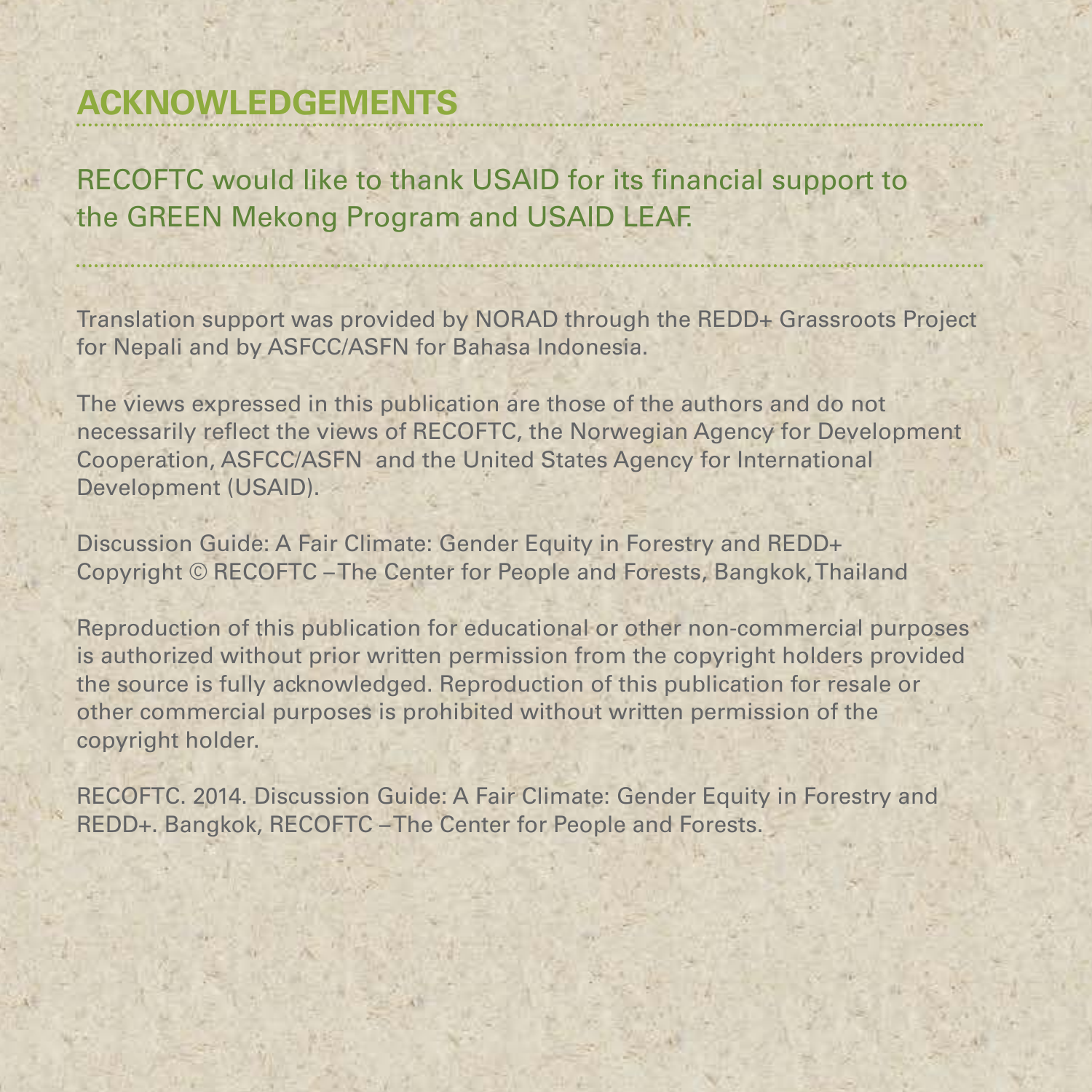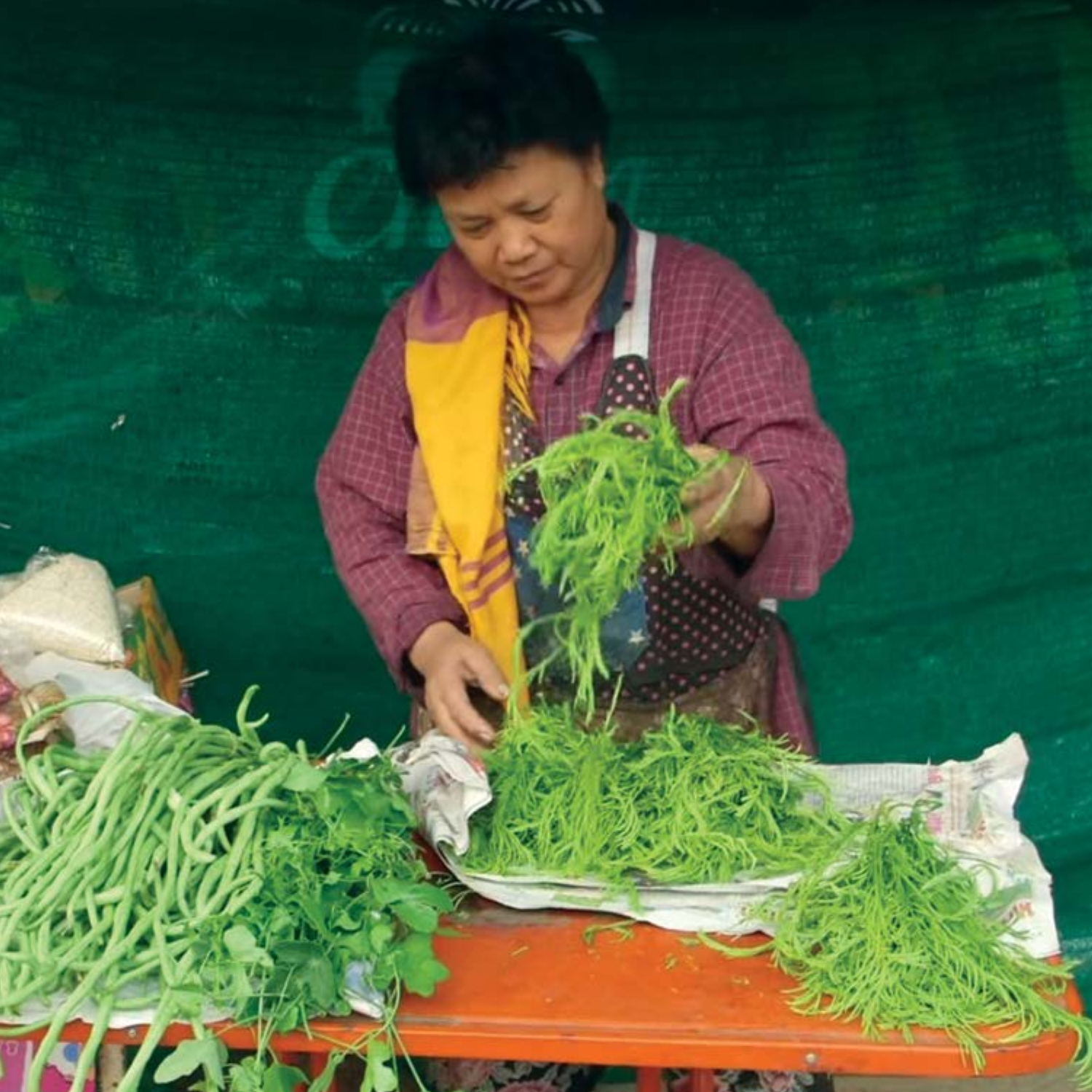# **A Fair Climate: Gender Equity in Forestry and REDD+**

## **About the video**

This training video highlights and emphasizes the importance of gender equity in all levels of decision-making, process design and practice for forest-based climate change mitigation. Specifically, it targets policy makers, advocates (including those from civil society organizations and non-governmental organizations) and practitioners, to build capacity needed to enable equitable and improved engagement in forest resource management and climate change mitigation.

Shot in Vientiane in Lao PDR and the Baan Thung Yao community forest in Thailand, the video captures grassroots communities<sup>1</sup> institutional knowledge of and experience with gender equity as it relates to forest governance as well as its integration into the forest management practices. The video is produced by the USAID-funded programs Grassroots Equity and Enhanced Networks in the Mekong (GREEN Mekong) and Lowering Emissions in Asia's Forests (USAID LEAF).

<sup>1</sup> Grassroots communities include forest dependent households, indigenous peoples, local forest managers, local government and forestry officials, civil society groups that work on forest management and local religious groups.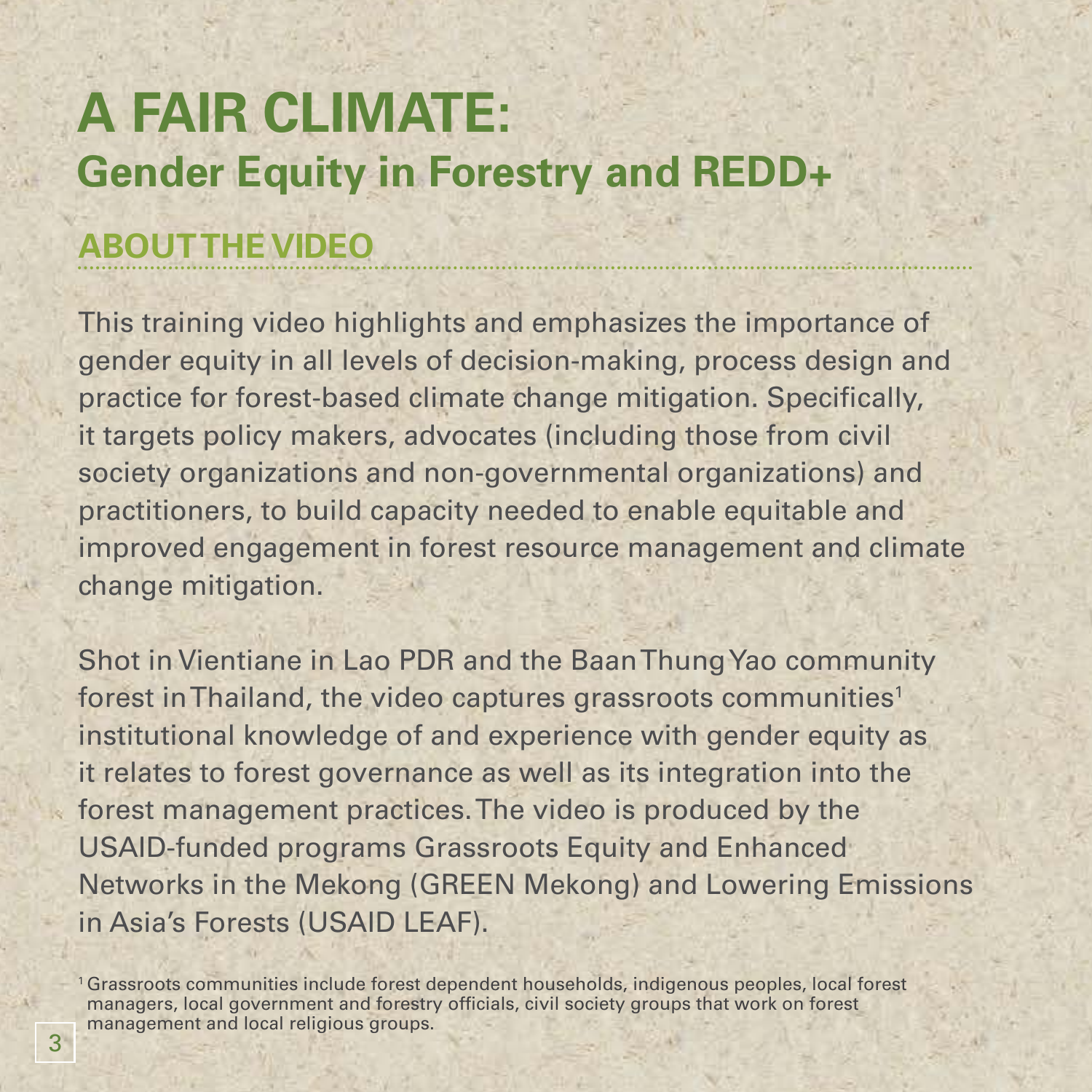The best practices highlighted in the video are sourced from a joint study produced by Women Organizing for Change in Agriculture and Natural Resource Management (WOCAN), the United Nations Collaborative Programme on Reducing Emissions from Deforestation and Forest Degradation (UN-REDD) and the United States Agency for International Development (USAID) funded Lowering Emissions in Asia's Forests (USAID LEAF) project.

The video is also informed by a case study produced by RECOFTC – The Center for People and Forests entitled *Gender and community forests in a changing landscape: Lessons from Ban Thung Yao, Thailand*

#### **About the guide**

This discussion guide is available for trainers and grassroots facilitators to delve deeper into the gender aspect of social equity in terms of forest-based climate change initiatives, including REDD+. The questions in the guide will help facilitate discussions concerning forest management practices and forest governance in the local and institutional contexts.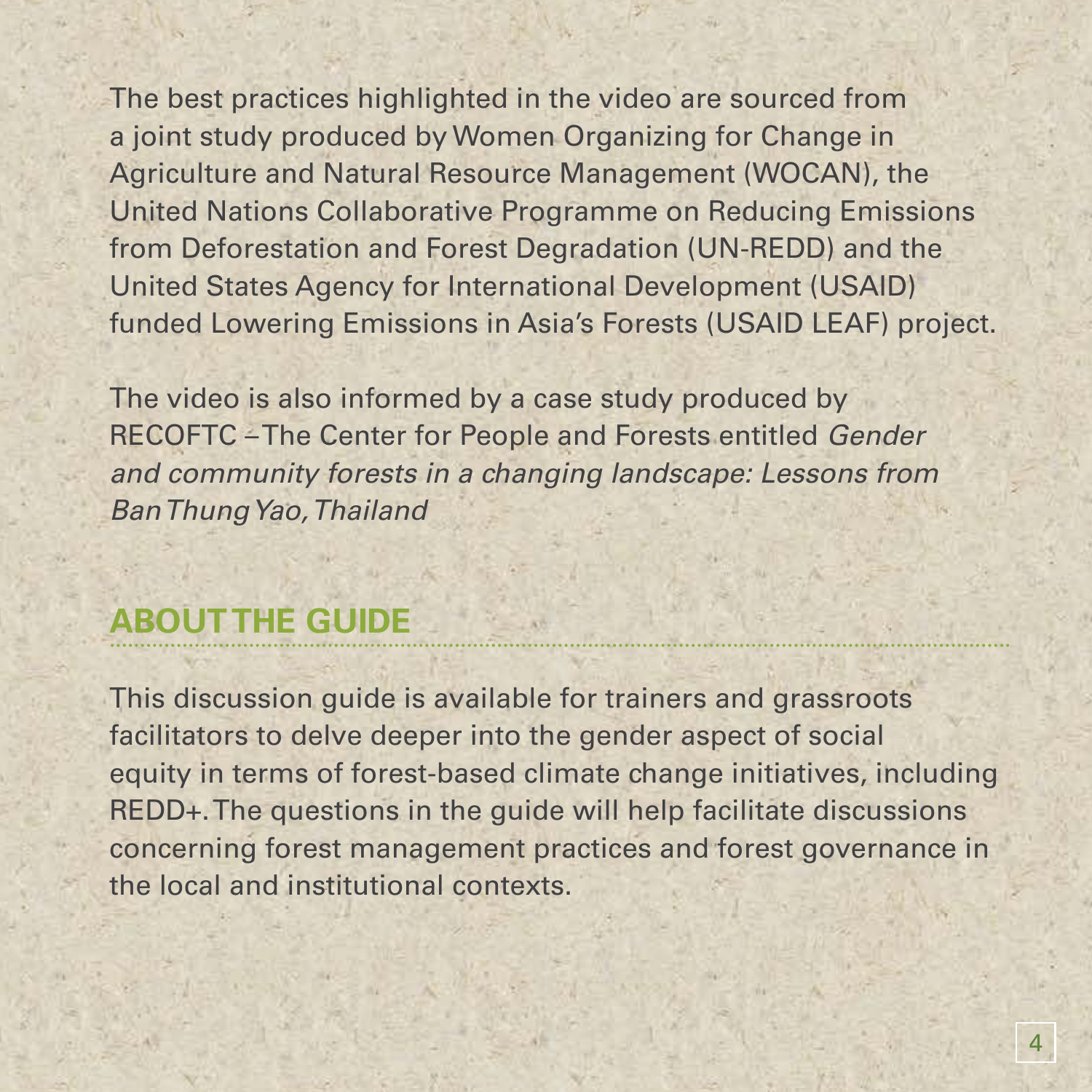The questions are intended to help the facilitator to initiate discussions on the subject covered in the training video. They may be adapted or used as determined by the audience and the goals of the training or workshop. The questions are divided into two parts, with each addressing specific parts of the video. The questions may be combined or separated as needed.

#### **key messages from the video**

**1.** Gender equity means fairness of treatment for women and men, according to their respective needs. This may include equal treatment or treatment that is different but which is considered equivalent in terms of rights, benefits, obligations and opportunities. Gender equity is a means to achieve gender equality.

**2.** Key aspects of gender equity that must be considered in any climate change initiative or project that focuses on forests, for sustainable forest management include: a) recognition of women and their constituencies as legitimate stakeholders in sustainable forest management, b) women's decision-making influence on forest policies and programs and c) equitable rights to fair benefit-sharing mechanisms from forest management and climate change initiatives.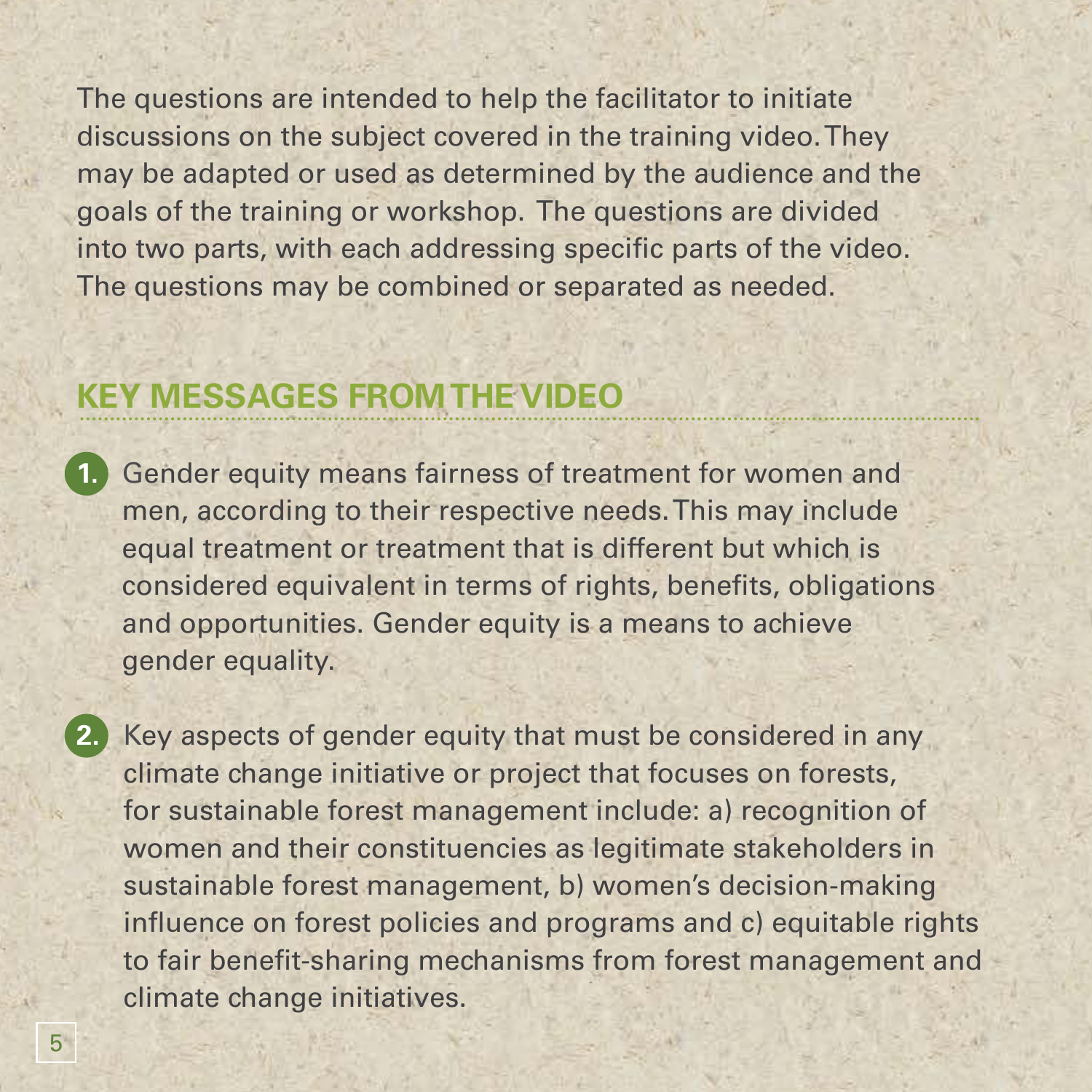**3.** It is possible to achieve gender equity, as shown through three best practices that supported integrating gender equity into forest management and climate change initiatives:

- **A.** Developing capacities to improve women's engagement in decision making
- **B.** Collecting and analyzing gender-disaggregated data to inform climate change initiatives
- **C**. Clearly recognizing women's contribution and ensuring they receive matching benefits

## **PART ONE**

#### **Overview**

- **1.** What are the key messages in the video?
- **2.** What is gender equity?
- **3.** How is gender equity relevant to your field of work?
- **4.** Why is gender equity important for REDD+ or other forest-based climate change initiatives?

**Roles and responsibilities of women and men in forest management**

**1.** Do men and women have different aspirations through the management of their forests? How do we know if they are the same or different?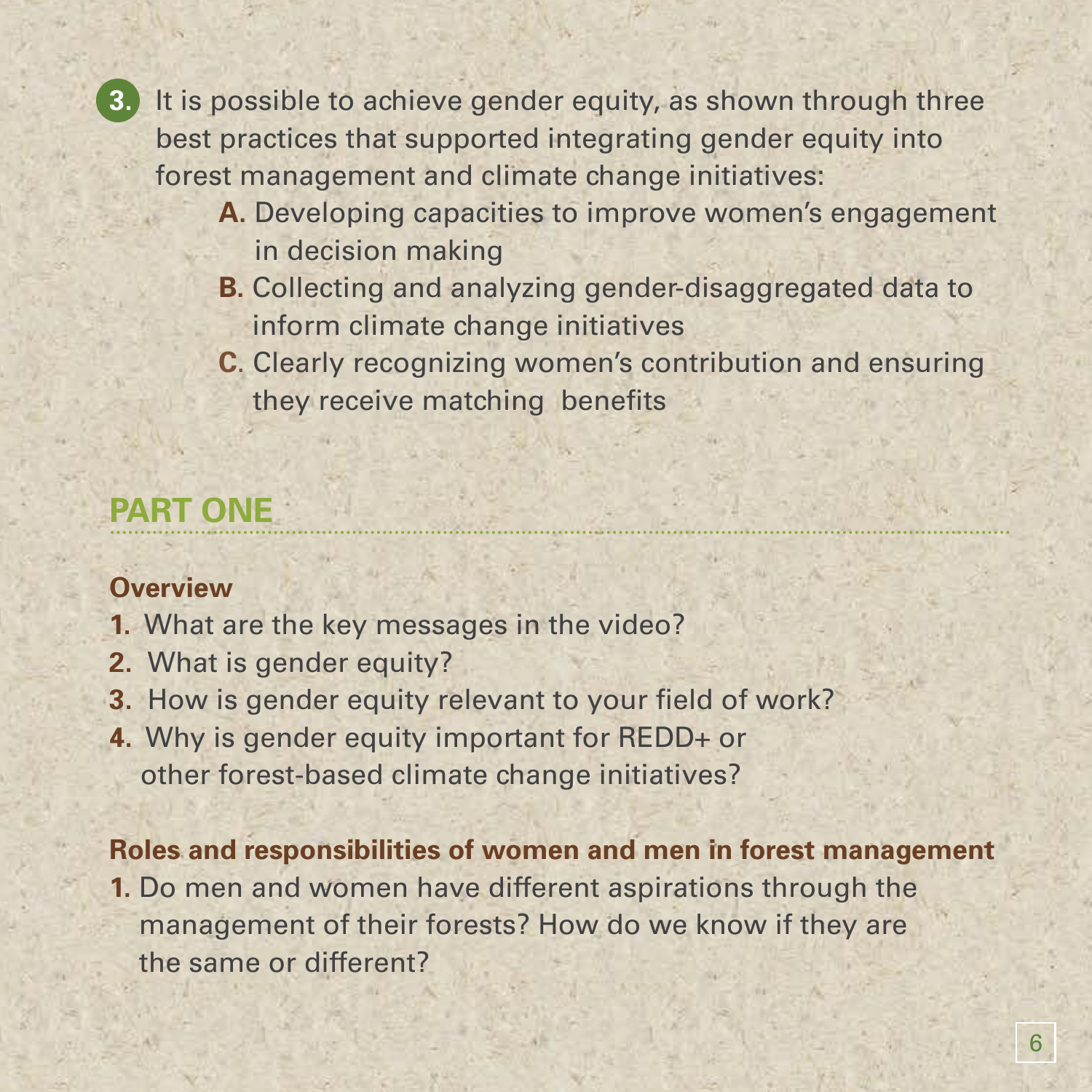**2.** Is there a difference between men's and women's roles and responsibilities in forest management and governance?

- A. Are women's roles and responsibilities in forest management recognized?
- B. Are men's roles and responsibilities in forest management recognized?
- C. Are men's and women's needs from the forest the same?
- D. What are the resources that local women and men use from the forests [in your local context]? Are they different between the two genders? Why?
- E. How do local women and men manage their forests? **3.** What are the climate change initiatives that you have worked with? Does it consider the different gender roles, responsibilities and needs? How?

### **PARTTWO**

#### **Gender equity in forest management and governance**

- **1.** What are some examples of gender equity in a forest community?
- **2.** Who are the stakeholders involved in national REDD+ consultation processes? Are the perspectives of local women and men represented?
- **3.** How are women engaged in decision-making processes in your project or target area?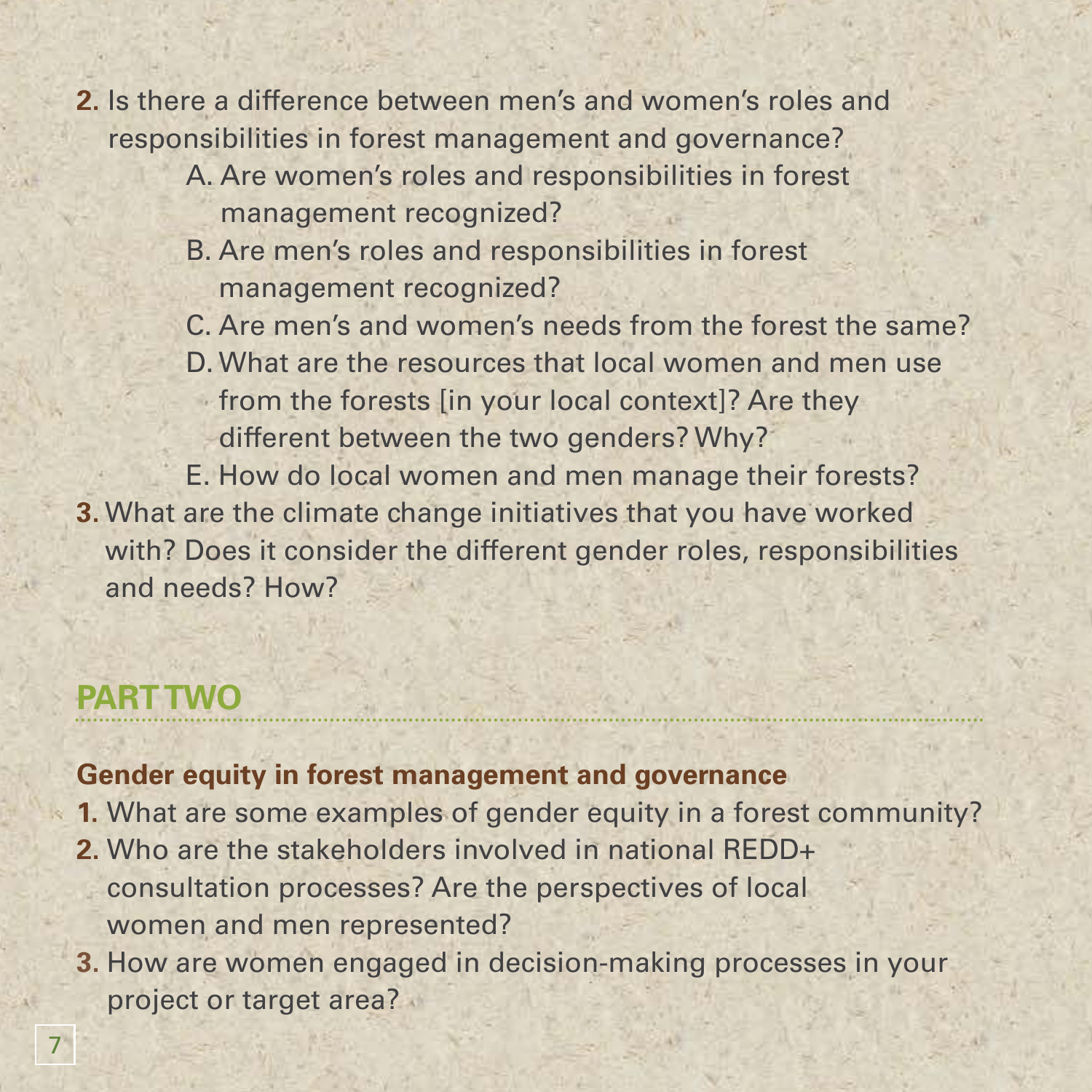- **4.** What are the consequences of not considering the perspectives of women in decision-making?
- **5.** Is it important to develop the capacity of women to engage in decision-making processes? Why? What are their capacity needs?
- **6.** Is it important to develop the capacity of men to engage in decision-making processes that leads to gender equality? Why? How should men be involved?

#### **Best practices to adopt gender equitable approaches**

- **1.** What forest management practices can help to achieve gender equity?
- **2.** Why do we need sex-disaggregated data for climate change initiatives?
- **3.** What kind of data can help you identify the roles, responsibilities and needs of local men and women?
- **4.** What are the benefits that women derive from the forest resources? What are the benefits that men derive from these resources?
- **5.** What are the costs and benefits associated with their use of the forest? How are the costs and benefits distributed?
- **6.** Are there benefit-sharing mechanisms in place that help with fair distribution of benefits between men and women?
- **7.** What are the benefits of building the capacity of women? How does it help forest management?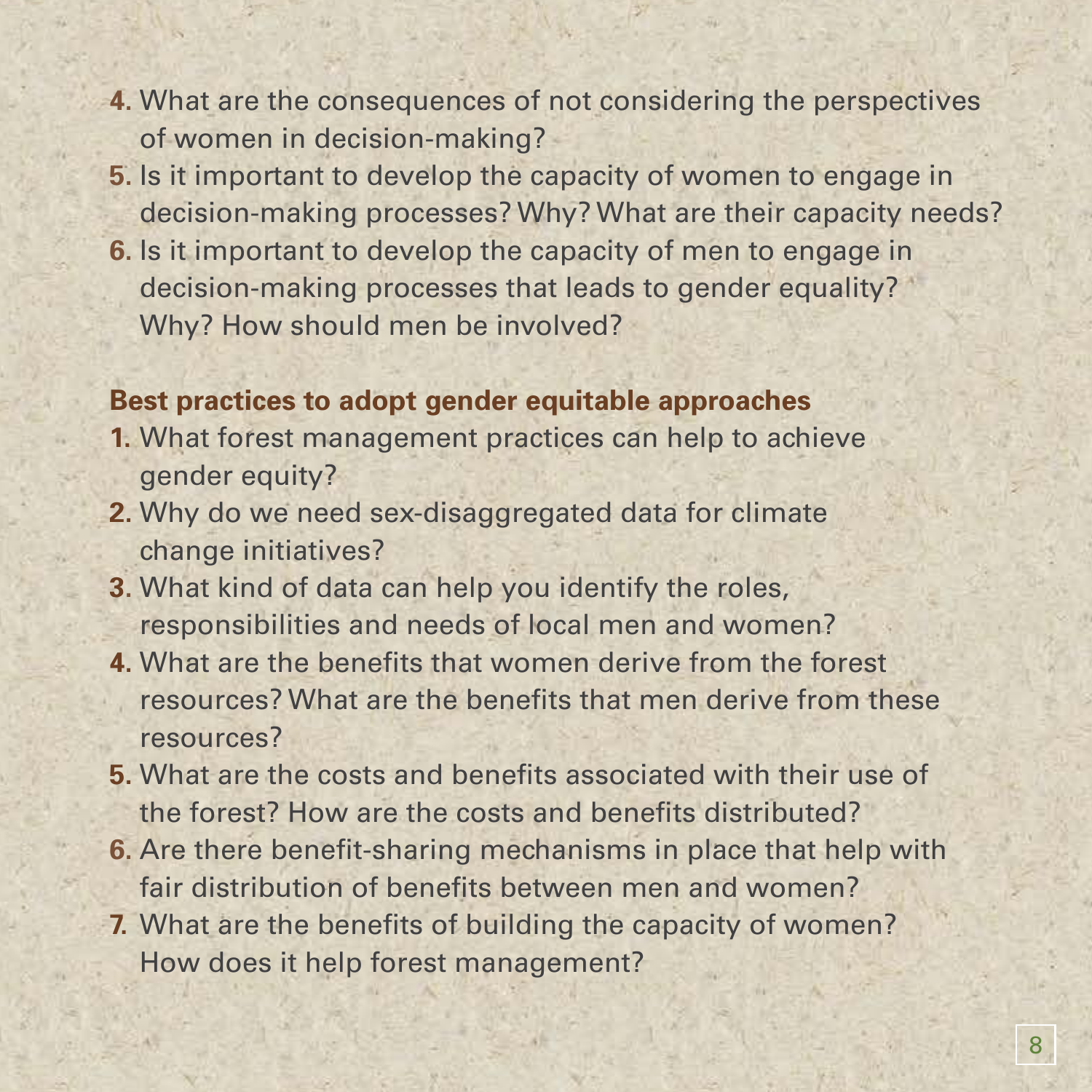#### **Further reading**

- 1. Gurung, J., K. Giri and A. B. Setyowati. 2011. Getting REDD+ Right for Women: An analysis of the barriers and opportunities for women's participation in the REDD+ sector in Asia [pdf] Bangkok: USAID LEAF. Available at: www.leafasia.org/library/gettingredd-right-women-analysis-barriers-and-opportunities-womensparticipation-redd
- 2. RECOFTC. 2014. Equity in climate change and REDD+: A handbook for grassroots facilitators. [pdf] Bangkok: RECOFTC. Available at: www.recoftc.org/project/green-mekong/trainingmanuals-and-guides/equity-climate-change-and-redd-handbookgrassroots-facilitators
- 3. RECOFTC. 2013. Gender in REDD+: A handbook for grassroots facilitators. [pdf] Bangkok: RECOFTC. Available at: www.recoftc.org/project/grassroots-capacity-building-redd/q-and/ gender-redd-qa-handbook
- 4. RECOFTC. 2014. Training manual: Improving grassroots equity in the forests and climate change context. [pdf] Bangkok: RECOFTC. Available at: www.recoftc.org/training-manuals-and-guides/ improving-grassroots-equity-forests-and-climate-change-contexttraining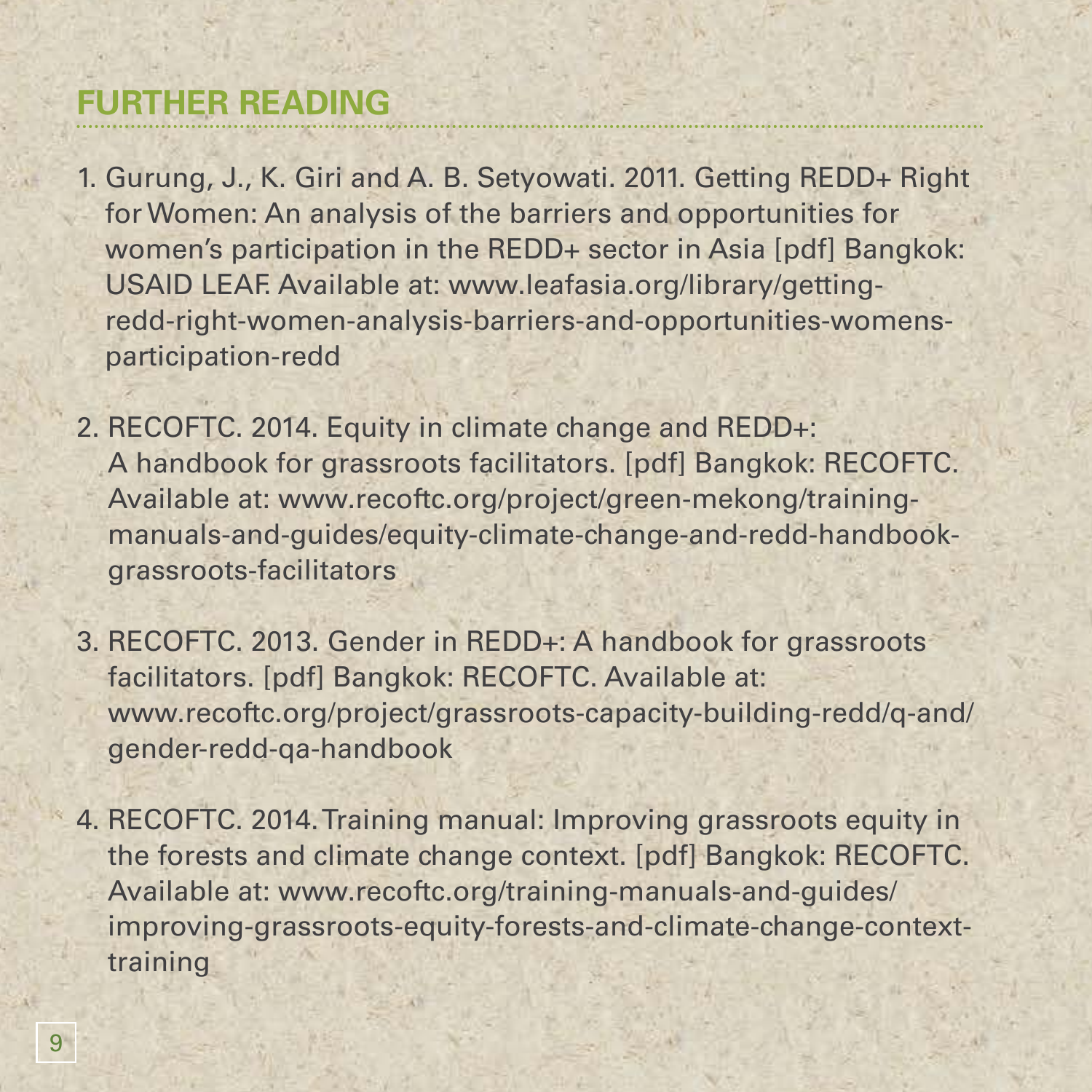- 5. Upadhyay, B., R. Arpornsilp and S. Soontornwong. 2013. Gender and community forests in a changing landscape: Lessons from Ban Thung Yao, Thailand. [pdf] Bangkok: RECOFTC. Available at: www.recoftc.org/policy-briefs/gender-andcommunity-forests-changing-landscape-lessons-ban-thung-yaothailand
- 6. USAID LEAF. USAID LEAF Gender Mainstreaming Strategy and Checklist. 2012.[pdf] Bangkok: USAID LEAF. Available at: www.leafasia.org/tools/leaf-gender-mainstreaming-strategychecklist
- 7. WOCAN. 2014. Findings and Lessons Learned: Barriers and Entry-points for Women's Inclusion in REDD+ in Asia-Pacific: REDD+ and Gender Policy Brief 1. [pdf] Bangkok: WOCAN. Available at: www.wocan.org/resources/barriers-and-entry-pointswomens-inclusion-redd-asia-pacific
- 8. WOCAN. 2013 Scoping study of good practices for strengthening women's inclusion in forest and other natural resource management sectors. [pdf] Bangkok: WOCAN. Available at: www.wocan.org/resources/scoping-study-womens-inclusion-REDD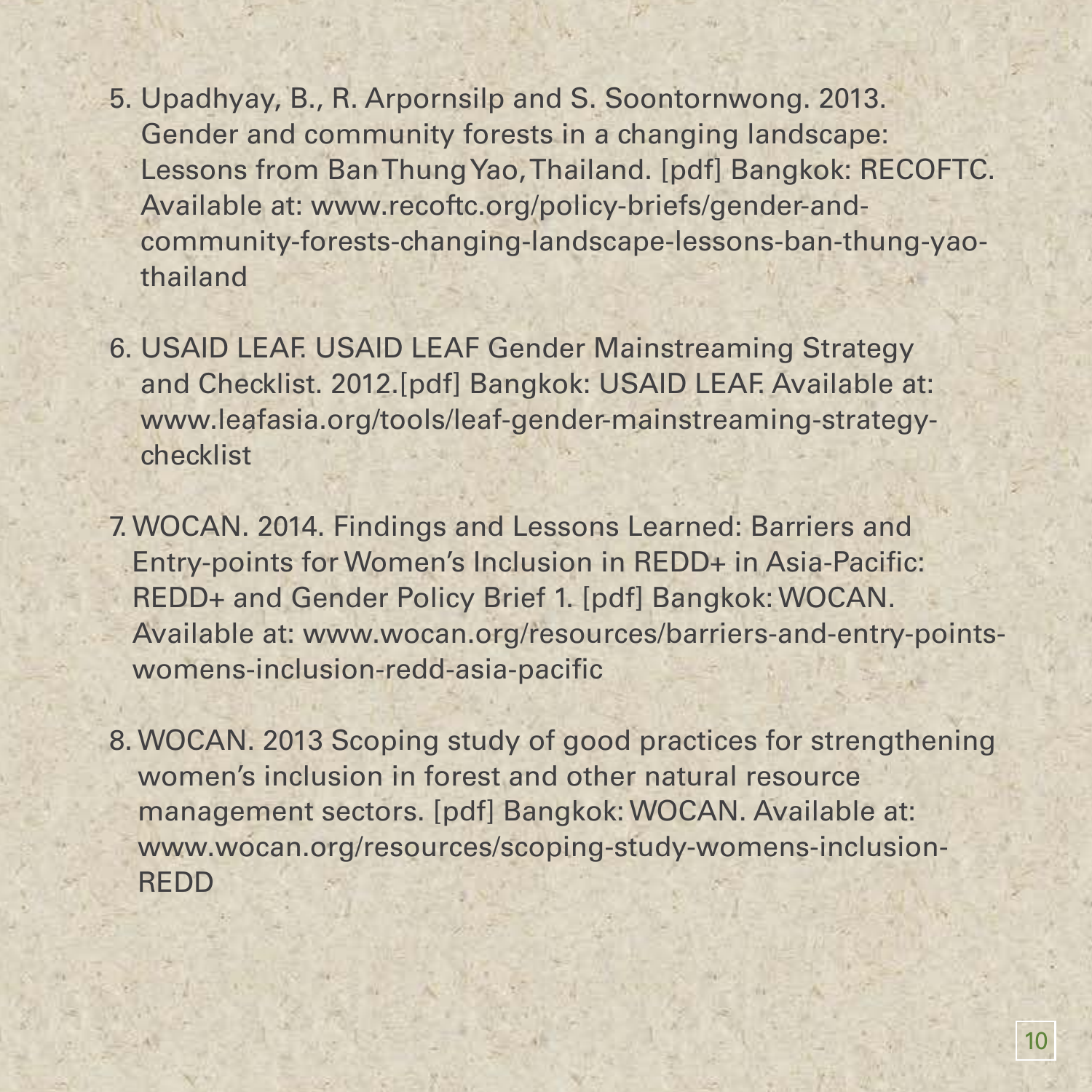#### **Further information**

To learn more about social equity in forest management and governance contexts as well as other related work, please visit:

www.recoftc.org/project/green-mekong

www.recoftc.org/project/green-mekong/project/grassroots-equity-portal

www.usaid.gov/asia-regional

www.leafasia.org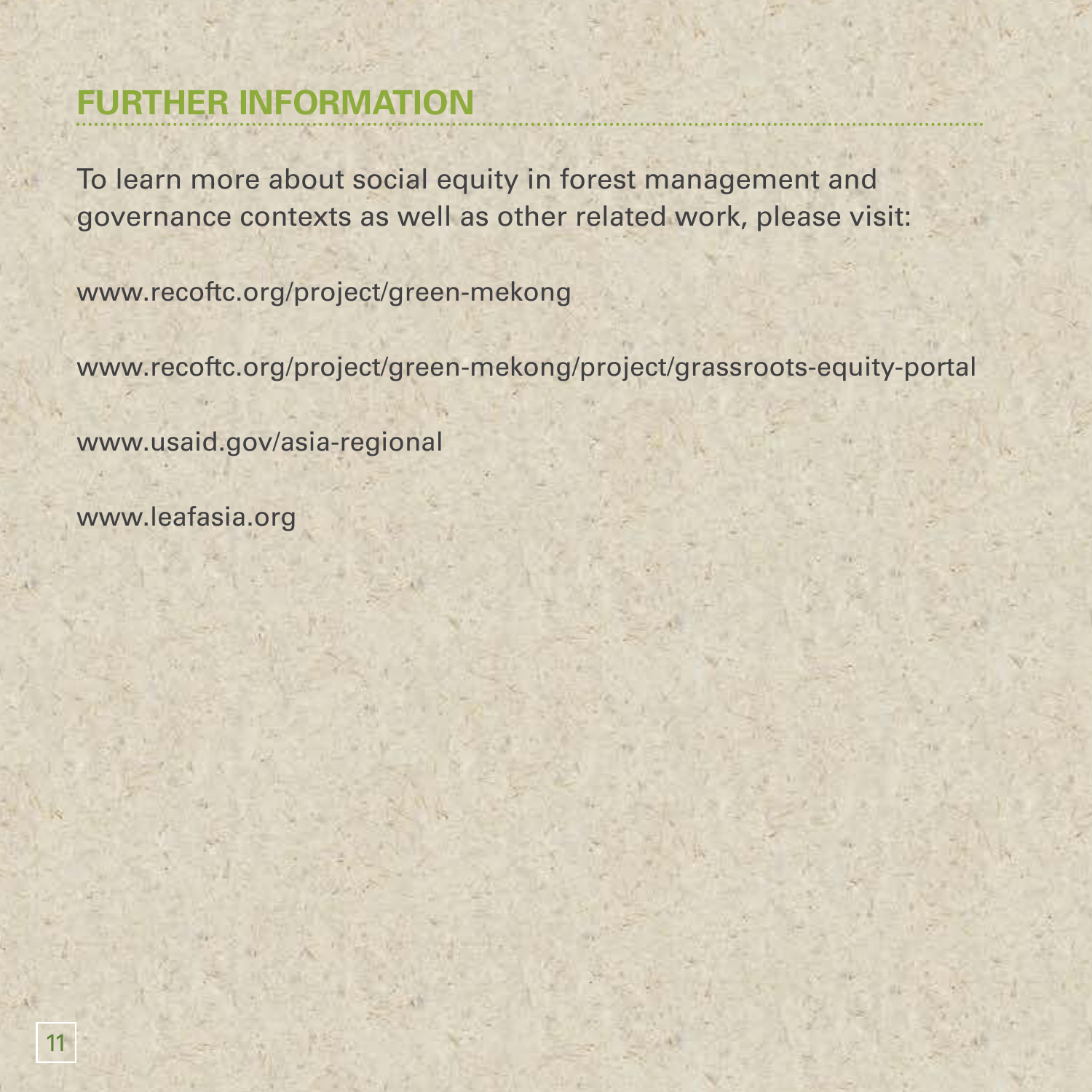## **Aboutthe GREEN Mekong Program**

The Grassroots Equity and Enhanced Networks in the Mekong program (GREEN Mekong) aims to improve capacities of policymakers and grassroots stakeholders in the Lower Mekong region to promote equity in forest-based climate change mitigation policy and practice. The GREEN Mekong Program is funded by the United States Agency for International Development's (USAID) Regional Development Mission for Asia (RDMA) and implemented by RECOFTC – The Center for People and Forests.

### **ABOUT USAID-LEAF**

The USAID Lowering Emissions in Asia's Forests (USAID LEAF) program employs a regional approach to work with governments, forestry and climate mitigation specialists and universities to help improve forest and land management. The program's goal is to strengthen the capacity of countries to achieve meaningful and sustained reductions in greenhouse gas emissions from the forestry-land use sector. USAID LEAF is funded by the United States Agency for International Development's (USAID) Regional Development Mission for Asia (RDMA).